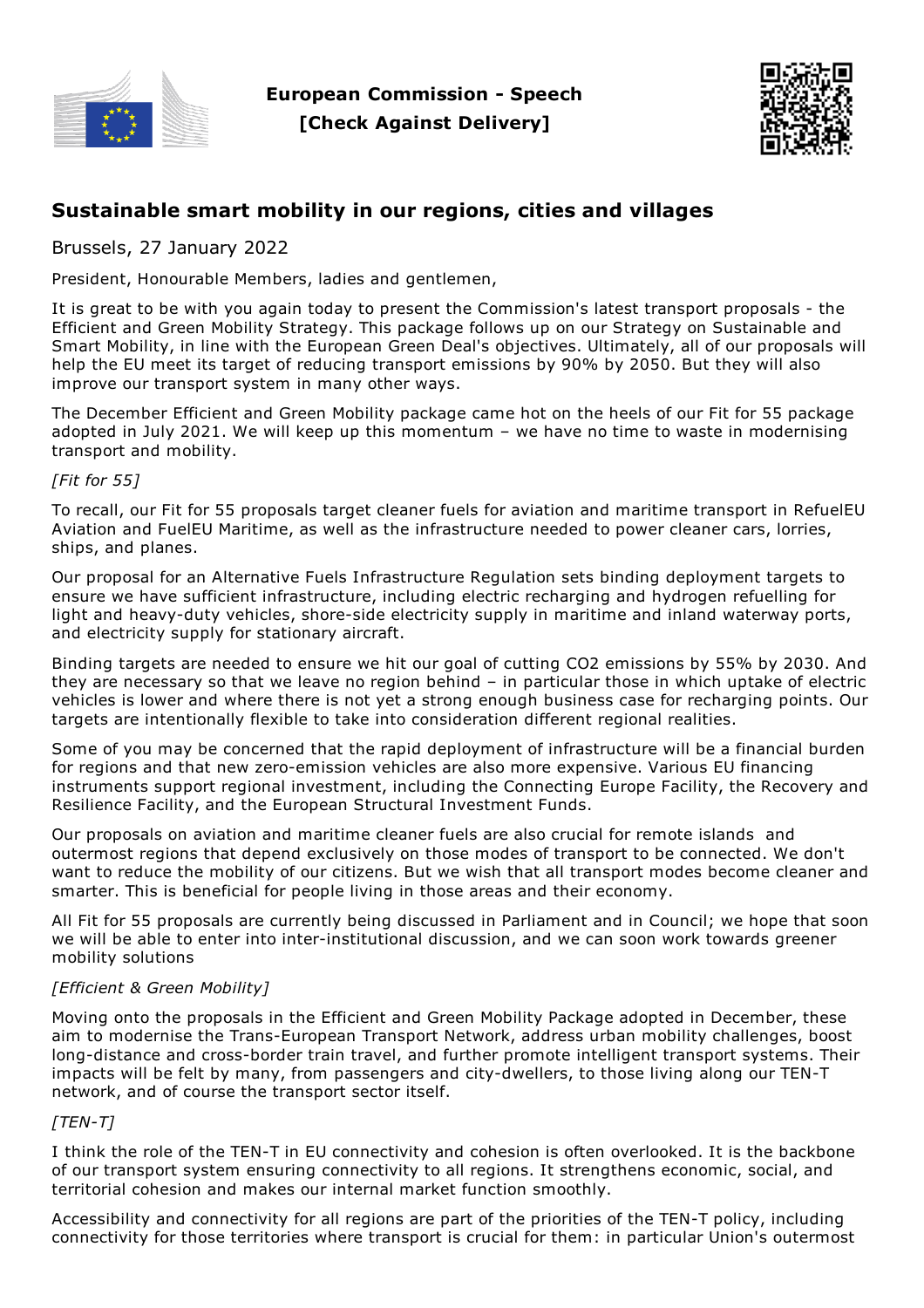regions and other remote, rural, insular, peripheral, and sparsely populated regions. These objectives are spelled out very clearly in our proposal.

I am also aware that the TEN-T is a sensitive issue for some regions and cities. Some would like to add new sections to the core network; others want their cities integrated into the transport corridors.

But we need to pay particular attention to the projects with added value: cross-border sections, missing links, and bottlenecks of our European Corridors.

However, I do agree to accelerate progress on other parts of the network. We cannot just wait for 2050. This is why we have proposed a new intermediate deadline of 2040 for an extended core network.

In our proposal, we also acknowledge the importance of urban nodes and their role in our transport system. Large parts of our citizens live in urban areas or travel daily to work. At the same time, citizens residing in cities suffer the most from negative externalities such as noise, congestion, and air pollutants.

In full respect to the principle of subsidiarity and to the competence of the authorities on the ground, mainly local and regional authorities, we want to help addressing these problems. We want to better integrate these cities into the wider TEN-T, and improve the interconnection between local, regional, interregional, and international transport. So, we are upgrading certain cities to 'urban nodes'. The entire TEN-T network now contains 424 such nodes.

## *[Urban]*

Cities are working hard to adopt sustainable and smart transport solutions, and I do not want to leave them alone in this. We are enabling the EU framework for the Member States, regions, and cities to develop safe, accessible, inclusive, smart, resilient, and zero-emission urban mobility well ahead of 2050.

We set a more ambitious approach to sustainable urban mobility planning and related indicators. This links with new requirements in the revised TEN-T Regulation on the TEN-T network to adopt a sustainable urban mobility plan (SUMP) and collect relevant data.

SUMPs, with public transport and active mobility (walking, cycling) at their heart, have proven an effective and increasingly popular tool, implemented in many countries, and not only in the EU. We will support Member States, regions, and cities with the data collection needed for sustainable urban mobility indicators.

We also need to acknowledge that deliveries in urban areas have skyrocketed. This trend is set to continue, meaning more congestion and more pollution. That is why we are recommending that cities pay attention to sustainable logistics and the voluntary sharing of data between stakeholders.

We are asking that cities have– Sustainable Urban Logistic Plan. This plan should be integrated into their Sustainable Urban Mobility Plan.

New mobility services and devices are also likely here to stay, so we need to think about their integration into the overall urban mobility system. We are about to issue guidance on local passenger transport on demand, and recommendations have already been presented on the safe use of micro mobility devices like e-scooters.

# *[Rail]*

The third proposal of the December package is the passenger Rail Action Plan – a concrete *finale* to the European Year of Rail. Thank you for the support shown by the cities and the regions that welcomed the Connecting Europe Express. It was an incredible journey.

Now the Rail Action Planidentifies 10 of the biggest obstacles that are holding us back from making Rail a more attractive option for long and cross-border journeys. They include redundant national rules, complicated ticketing, and the slow uptake of digital technologies. We set out concrete steps to remove these hurdles in the coming years.

# *[ITS]*

From faster railway tracks to better roads and bigger multimodal hubs, this physical infrastructure connects Europe in all its different parts. But digital infrastructure brings us even closer together. Our proposal to update the current directive on intelligent transport systems, ITS, will increase efficiency in urban transport while stepping up road safety.

New developments such as Mobility as a Service (MAAS) and Cooperative, Connected, and